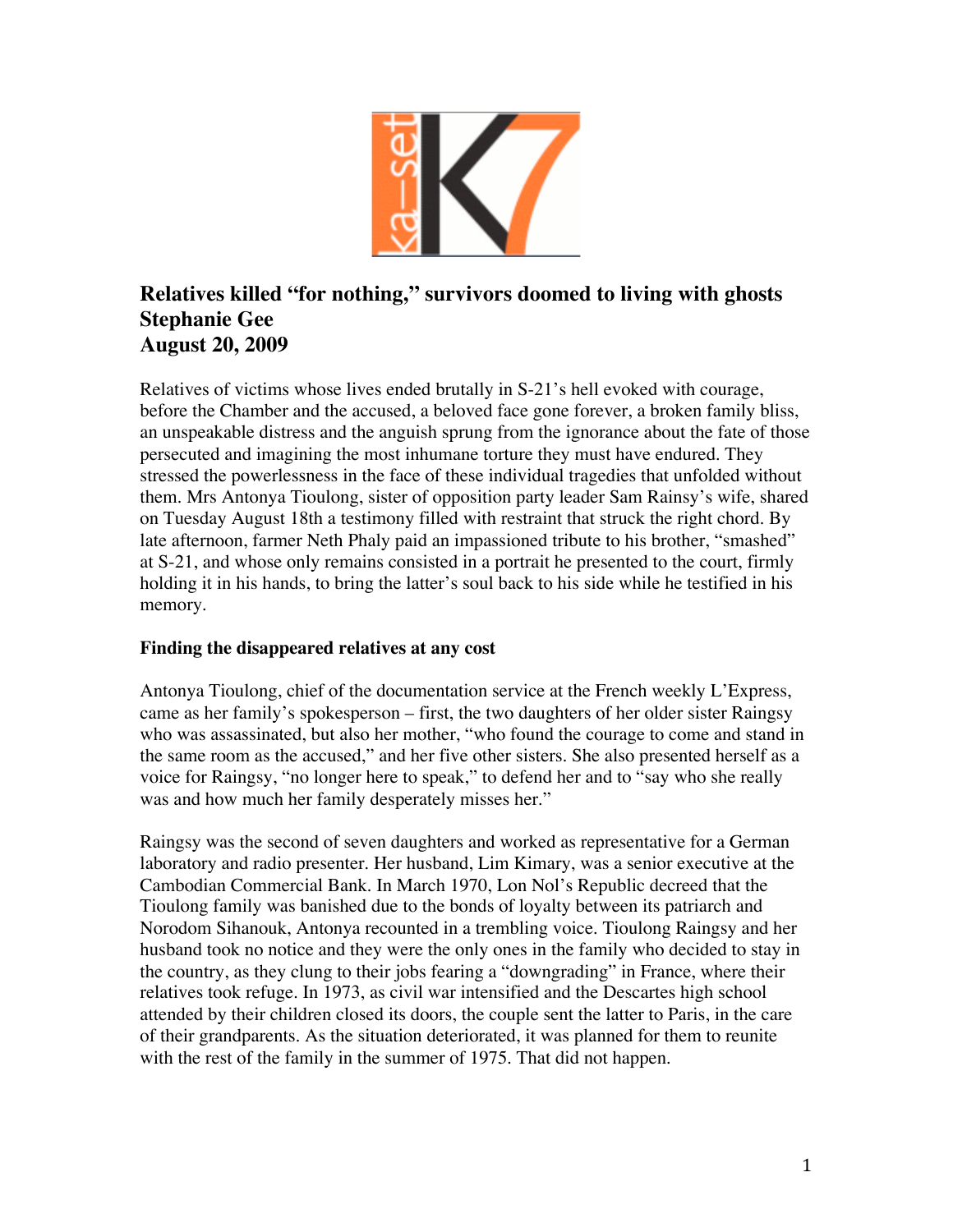On April 17th 1975, the Khmer Rouge took Phnom Penh. In Paris, the Tioulong were not alarmed, as the newspaper headlines sported a "pink victory in South-East Asia." Then started a long silence, a wait, that became increasingly worrying. The mother launched investigations, she was ready for anything: she requested assistance from international organisations based in Thailand, she paid "crooks to go and look for [her daughter] in the country." She lost fortunes, duped by unscrupulous people who claimed they had seen Raingsy. All in the family sought to protect the couple's three children entrusted to their care. In 1979, Vietnamese boat-people flocked everywhere in Europe and their fate moved public opinion, unlike that of Cambodian refugees despite their rapidly increasing number.

### **A hunger strike for Cambodian refugees**

"Using my rights as a citizen, together with two other Cambodians, I carried out a hunger strike for some twelve days at the Buddhist pagoda of the Vincennes Forest to draw the attention of French authorities to the necessity to welcome many more Cambodian refugees than the quota initially set by the French government," Antonya reported. "I don't have the arrogance to claim that my action influenced then Prime Minister Raymond Barre. But a few weeks later, the quota for Khmer refugees noticeably increased. I believed I had led that action as a citizen calling to my fellow citizens, but I understood later that I had done it for my sister and I wanted her to be among the refugees. It was my way to help her the way I could. I did not know she had already disappeared. I have thought about her constantly for all those years. Her thought has never left me."

## **A devastated family**

The civil party, in her fifties and living in France for the last 40 years, could not envisage the worst and thus imagined that her brother-in-law, an accomplished athlete, would succeed in organising their escape from the country. "It was very naïve from me." The Tiouleng responded to the call for help from cousins who survived the Khmer Rouge and managed to get out of the country. These relatives gave them a terrifying account of what they experienced and bluntly told them that Raingsy and her husband had died at S-21. They did not hide that Raingsy was subject to "particularly rough torture." The announcement was a "devastating shock" and the family was plunged in grief. The father – who, mandated by Norodom Sihanouk to whom he consistently proved "unfailingly loyal," had signed the Geneva Convention on Indochina in 1965 – ended up sitting at the negotiation table with the Khmer Rouge, including Khieu Samphan. He showed nothing of his grief, overcome forever by a feeling of guilt.

Antonya evoked her nieces and nephew, who grew up "as best they could," without their parents by their side. Raingsy's two daughters were "so devastated they did not have the strength to come and testify before the Chamber," although they also joined as civil parties, while the son died prematurely in 1999. Still today, the memory of the couple was kept alive. "We talk about them in present tense."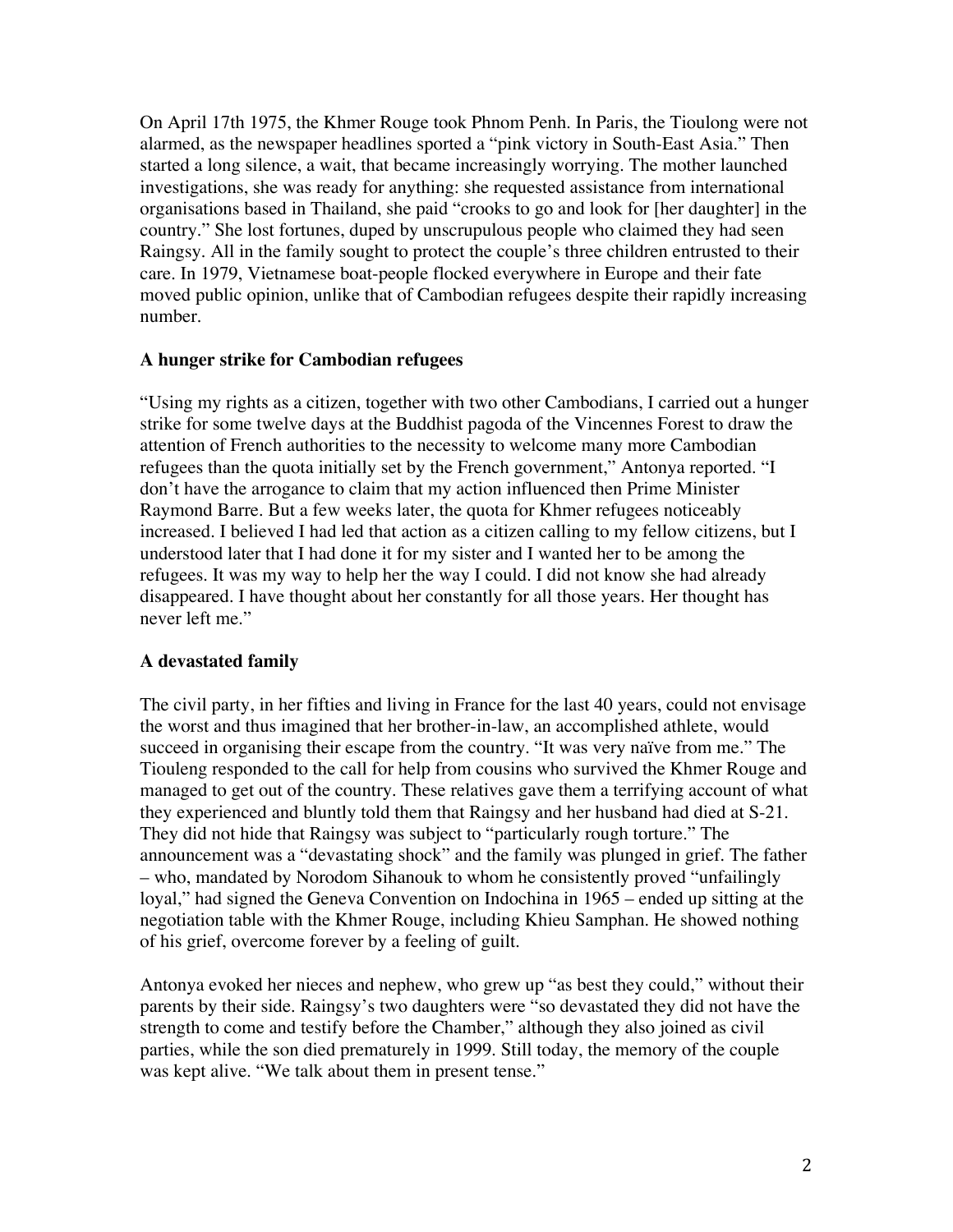### **Probably dead for being too honest**

Antonya eventually learned at least partly what happened to her sister. After Phnom Penh's fall, Raingsy was very soon assigned to "the hardest work in the fields." As she often spoke French, she drew suspicions. She and relatives of hers were subjected to an interrogation that demanded the truth from them. And she told the truth: her name was Tioulong Raingsy, daughter of Nhiek Tioulong, former commander of the armed forces, whose return as well as that of Norodom Sihanouk she was waiting for. When she said those words, she felt the Khmer Rouge tensing up. But it was too late. It was a sadly ironic twist as Raingsy had never put forward her aristocratic ancestry and never used her maiden name, as she preferred a simple life, her sister said. The only time when she declined her real identity, it cost her life.

When Antonya set foot again in Cambodia in 1994, her steps quickly led her to S-21, where she discovered a photograph of her sister, displayed on the wall. "As soon as I entered that room, it was as if I had immediately caught her eye." She also recovered her biography, which established she died in April 1976 and bore the mention: "beaten to death."

#### **"Why so many inhumane methods?"**

In the confession unearthed from the archives, it was written that Raingsy "led a CIA network," that she was "in charge of spying," etc, while she was a French-speaker and never had any links with Americans. Faced with such coarse inventions mixed with reality – "it was machiavellic, […] it was a refinement to decree until the end that the victims were guilty" – and the idea that her sister endured long months of torture, Antonya exclaimed: "She must have survived her wounds too long. We are revolted and wonder why such cruelty? Why so many inhumane methods? How could what happened under the Nazis have recurred in an even worse way because here, it was Khmer who killed Khmer, with no reason! They caused suffering day after day and they were not content with simply killing their fellow countrymen with a bullet in the head. They delighted in and enjoyed making them suffer. My sister and brother-in-law endured that and that thought is unbearable!"

#### **Guilt and powerlessness**

A distressed Antonya explained that what continued to torment this family was that "the whole time they were still alive, they must have wondered why their family did not help them. […] They must have wondered why the French, who were so present until then, who were our closest friends, did not manage to come and chase the Khmer Rouge away. It was a terrible feeling of guilt and powerlessness. I can only imagine the psychological distress of my sister and the incomprehension of my brother-in-law. It is unbearable for their children and I believe it shows through their disquiet and illness still now. My sister was killed for nothing."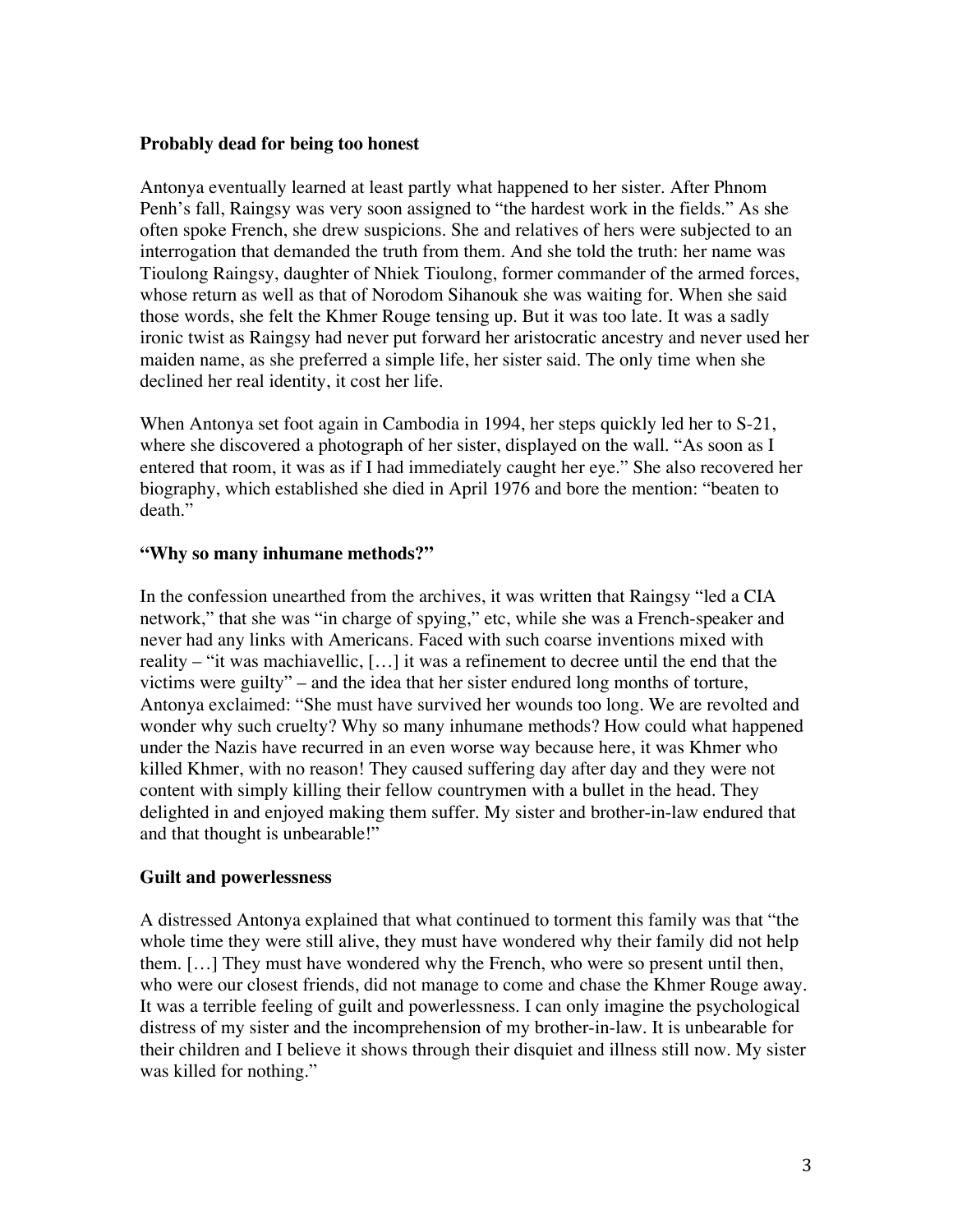### **The need for justice**

Antonya had been waited for a trial for a long time. She filed a complaint in France, after 1999, for "sequestration followed by torture and war crimes against Duch, Khieu Samphan, Chea Sim, Nuon Chea and Ieng Sary." Two years later, her complaint was dismissed on the grounds that the victim was not French. She argued that the victim was born under French protectorate, but to no avail. She then turned her hopes – and legal naiveté – to The Hague tribunal. Of course, nothing came out of it. The family was able to hope again only when the Extraordinary Chambers in the Courts of Cambodia were created. It was relief. Doubly so, she noted, because the tribunal allowed for the participation of civil parties and Cambodia would show the example.

## **"My family or myself will never forgive Duch"**

"We have to teach future generations and Khmer young people, who are not enough informed, that this type of absolutely intolerable crimes cannot stay unpunished. It is not enough to say "I apologise" to be absolved. There must be a ruling [...] that measures up to the crimes perpetrated by the accused." After showing one of the last pictures taken from her smiling sister, she talked indirectly to Duch: "I do not believe in his apologies. I do not believe in his remorse. My family or myself will never forgive him. I know he doesn't care. I know that in February, when he made his apologies officially, he said "I present my apologies to the tribunal. Now, the court can do whatever it likes with them.' [...] I simply want to say that, in light of the horror he inflicted upon my sister and brother-in-law, I will never forgive him. If he does feel one centimetre of remorse, I wish him that this remorse become as tall as all the physical and mental suffering he inflicted upon his 17,000 victims. That is the punishment he would deserve. I think the accused is quite lucky: he is appearing in a fair international trial. His victims were not as lucky. [...] The accused sleeps every night on a mattress, he has adequate clothes and food, and he lives reasonably well. He will probably spend the rest of his life in decent conditions. These victims went through agonies. So, never, ever, ever, will I forgive him."

### **Duch sings the same song**

When Antonya interroged Duch about the fate of her sister and brother-in-law, the accused remained evasive. Tioulong Raingsy arrived at S-21 when he was still only the deputy director, he said. He believed she had died "of illness" and as for her husband, he did not know… Why were they eliminated? "Any person sent to S-21 was eventually eliminated," Duch repeated on a curt and mechanical note. When he finally spoke to share his observations, he eagerly expressed his respect to Raingsy's mother. "It is an honour." As for each of these testimonies, he repeated that he considered the statement to be "a historical document" that would be useful for future researchers studying the impact of the Khmer Rouge on the families.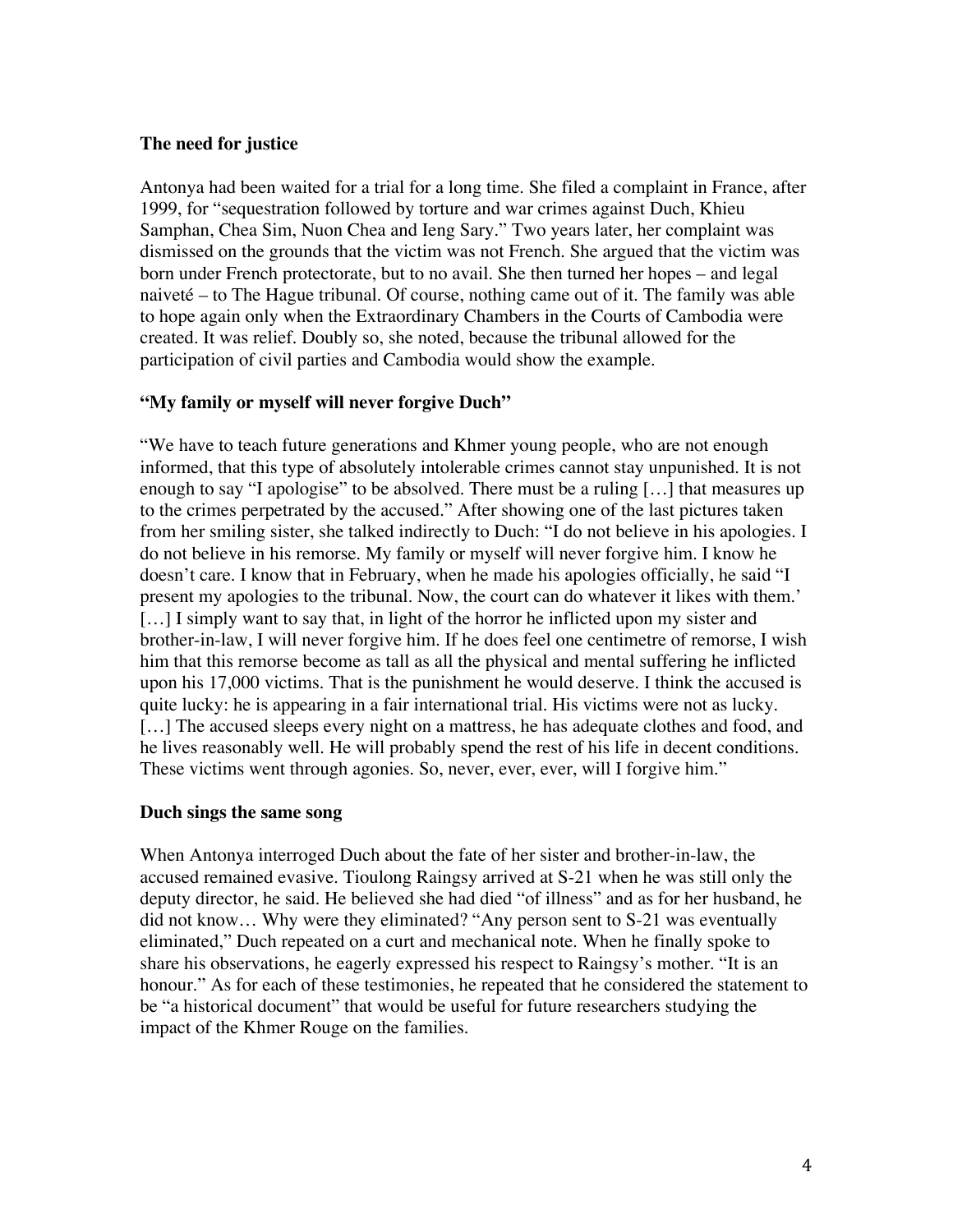### **Growing without a father or any hope for his return**

Hao Sophea, a 33-year-old farmer, did not know her father, a Khmer Rouge cadre who returned from Hanoi. The S-21 killing machine got him just before she was born. Her mother raised her in the memory and respect of this adored man, whose return she waited for until 1996, when all her hopes vanished. She learned through the Documentation Centre of Cambodia (DC-Cam) that he died at S-21 and she went into depression. If the daughter was at the stand today, it was because the mother refused to be faced with the accused, Hao Sophea explained. Her father's absence meant a daily struggle, "financially, physically, emotionally," tempered by the mother's certainty that everything would improve upon the father's return. To her despair, the young woman had to end her studies, for lack of money. She had wanted to become a Khmer literature teacher. After learning that her husband was executed at S-21 – where he was sent after passing through the Boeung Trabek camp –, the mother travelled to Phnom Penh in January 2007, with Tuol Sleng museum as her sole destination. "She was in a state of shock. Her eyes were filled with tears," her daughter recounted. When she arrived near the pile of former prisoners' clothes, she wanted to search it to find the last clothes worn by her late husband. The guards prevented her from doing so. After that visit, the daughter decided to join as a civil party. After that visit, the same dream started haunting her: she saw this father whose living face she never knew escape from S-21.

Duch again recognised his responsibilities and concluded his observations by saying he referred to the Chamber as to whether Hao Sophea was the daughter of the one she called her father, who bore a different name.

### **A testimony in the memory of a brother-in-law**

Mrs So Song, 55 years old, came to testify in the name of her older sister, whose husband allegedly died at S-21 and was like a father to her after the separation of her parents. Her sister, ill for a year, was unable to take such step and it was therefore legitimate for So Song to do it instead, her lawyer justified. A debate then started on her family relationship with the victim, proved by only one certificate by the older sister's commune chief. The defence remained to be convinced. The civil party, guided by her lawyer's questions, evoked the grief caused by the loss and the economic struggles encountered as the family was deprived of support. So Song only had one photograph of her brother-inlaw, found at S-21, to affirm he was detained there. Duch would only accept the picture as evidence if it was corroborated by other documents.

### **"Let my brother know that justice is being given"**

Neth Phaly, a 52-year-old farmer, was there for his older brother, Neth Bunthy, imprisoned and killed at S-21. The last time he saw him was in 1978, at the April 17th hospital where he treated his wounds. At the fall of the regime, he started looking for him and searched districts for ten months. He found no trace of him, but was convinced he was still alive. He lost all hope only in June 2004, when DC-Cam provided him with a